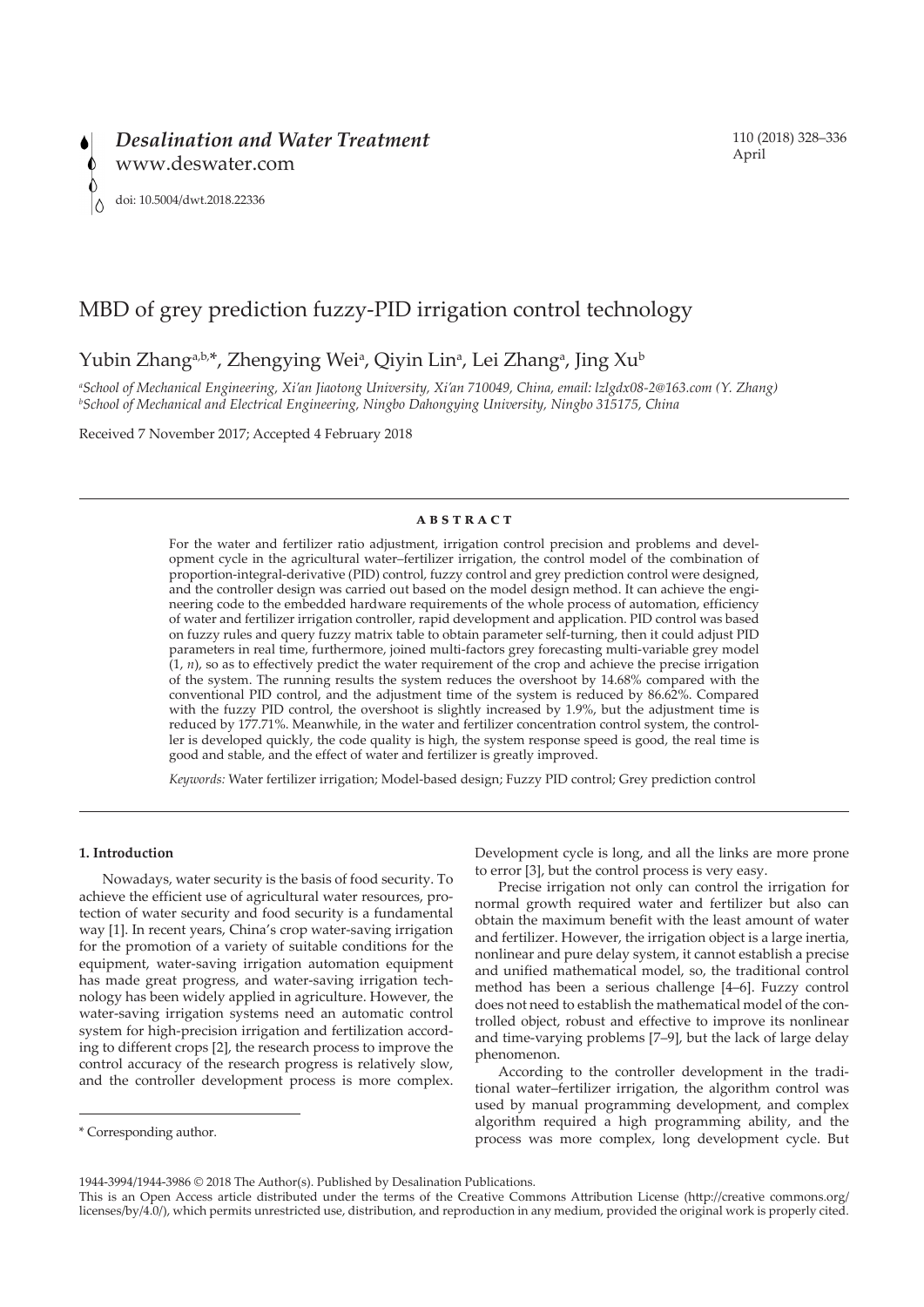model-based design (MBD) can generate engineering files through the underlying driver tool-tag support package (TSP) chained links, links Simulink, STM cubemx and Keil, and completes the rapid embedding of the model algorithm to realize the water–fertilizer irrigation controller was developed rapidly [10,11]. At the same time, MBD method was more researched in the field of automatic code generation [12], while the research on the pre-test validation phase and the entire development process optimization was less.

In this study, combined with the control effect of proportion-integral-derivative (PID) controller, fuzzy control to improve its nonlinear control effect, grey predictive control to solve the phenomenon of large delay were researched, which is a good way to overcome the control accuracy. The MBD method can solve the above problems such as the physical modelling of the controlled object, the validation of the code and the generation of the underlying driver code. The simulation results show that the controller can control the water and fertilizer effect in the water–fertilizer irrigation control machine.

#### **2. Materials and methods**

# *2.1. Working principle of precision water and fertilizer control*

The precision water–fertilizer irrigation control machine is mainly composed of controller, flowmeter, pressure gauge, solenoid valve, pump, filter and sensor and control software, crop water and fertilizer demand database software and so on. Access to the collection of soil crops and water temperature and ground temperature information, the water and fertilizer mixture for the closed-loop control, continuous control of water and fertilizer frequency to achieve intelligent automatic water and fertilizer irrigation control, with automatic and manual control mode.

Its working principle: the crop water shortage state was collected by soil moisture sensor in the field, the controller receives the signal, sends instructions, opens the inlet pump, opens the solenoid valve, let the water into the pipeline and water flow meter to detect water, to a certain value sends feedback to the controller, then the controller to make a decision to determine the start of the corresponding nutrient solution by the fertilizer pump, open the solenoid valve into the pipeline, according to the expert system matching crop nutrient solution concentration, water and fertilizer mixed outlet into the scene network for precise irrigation.

The controller that mainly uses the RAM as the control core, has adopted the fuzzy PID control, controls the precision of water and fertilizer ratio adjustment and the fuzzy algorithm integrates with the expert experience to automatically adjust the PID parameters. It can get the main performance index, overshoot  $\sigma$  = 9.82%, the adjustment time ts = 20.1 s, the current time lag phenomenon, the real-time fertilization will have a significant impact, it needs to further reduce the adjustment time, closed-loop control schematic shown in Fig. 1.

#### *2.2. Grey prediction control theory*

There are many factors that can affect water required for crops, such as climate factors, soil moisture and so on, some of these factors can be clearly known, some are unknown, it is



Fig. 1. Schematic diagram of water–fertilizer precision control.

in line with the grey system hair category. According to this situation, the grey prediction with multi-factor multi-variable grey model (MGM) (1, *n*) can have a forecast effectively, such as water requirement. In addition, the grey prediction model is a set of partial differential equations [6–9].

The following equations show the algorithm for multi-factor grey prediction model, where *n* indicates *n* sequences data and *m* indicates *m* historical data in each sequence. To calculate accumulation for  $\chi_i^0$ , get  $x_i^0 = \{x_i^0(1), x_i^0(2), \dots, x_i^0(m)\}\)$ . Set there are *n* inputs in the system and each input has *N* time data  $\{X_i^{(0)}(k)\}\)$ . Do an accumulation for it  $\{X_i^{(1)}(k)\}\$ .

The equation is:

$$
X_i^{(1)}(k) = \sum_{j=1}^k X_i^{(0)}(k)
$$
 (1)

where *i* = 1, 2, ..., *n*; *k* = 1, 2, ..., *N*

Ordinary differential equations of MGM (1, *n*) model:

$$
\begin{cases}\n\frac{dX_1^{(1)}}{dt} = a_{11}X_1^{(1)} + a_{12}X_2^{(1)} + \dots + a_{1n}X_n^{(1)} + b_1 \\
\frac{dX_2^{(1)}}{dt} = a_{21}X_1^{(1)} + a_{22}X_2^{(1)} + \dots + a_{2n}X_n^{(1)} + b_2 \\
\vdots \\
\frac{dX_n^{(1)}}{dt} = a_{n1}X_1^{(1)} + a_{n2}X_2^{(1)} + \dots + a_{nn}X_n^{(1)} + b_n\n\end{cases}
$$
\n(2)

Define:

$$
X^{(0)}(k) = [X_1^{(0)}(k), X_2^{(0)}(k), \cdots, X_n^{(0)}(k)]^T
$$
  
\n
$$
X^{(1)}(k) = [X_1^{(1)}(k), X_2^{(1)}(k), \cdots, X_n^{(1)}(k)]^T
$$
\n(3)

$$
A = \begin{bmatrix} a_{11} & a_{12} & \cdots & a_{1n} \\ a_{21} & a_{22} & \cdots & a_{2n} \\ \vdots & \vdots & \vdots & \vdots \\ a_{n1} & a_{n2} & \cdots & a_{nn} \end{bmatrix}, B = \begin{bmatrix} b_1 \\ b_2 \\ \vdots \\ b_n \end{bmatrix}
$$
 (4)

where *A* and *B* are identification parameter. And rewrite Eq. (2) to matrix:

$$
\frac{dX^{(1)}}{dt} = AX^{(1)} + B
$$
 (5)

where  $X^{(1)} = (X_1^{(1)}, X_2^{(1)}, \cdots, X_n^{(1)})$ 1  $=(X_1^{(1)}, X_2^{(1)}, \cdots, X_n^{(1)})$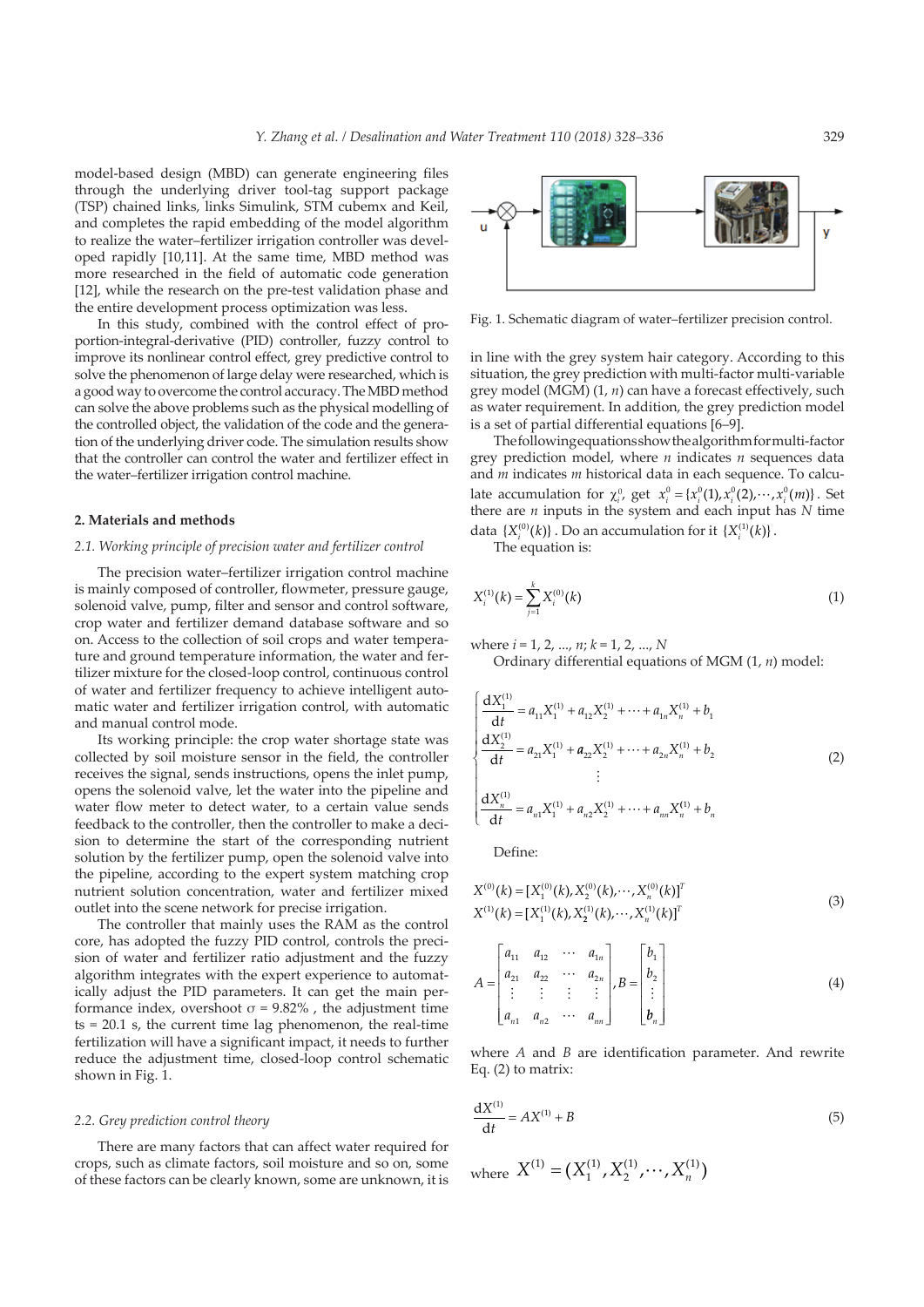Then obtain the prediction by computing MGM (1, *n*) model:

$$
X_i^{(1)}(k) = e^{\hat{A}(k-1)}(X_i^{(1)}(1) + A^{-1}\hat{B}) - A^{-1}\hat{B}
$$
\n(6)

Reduction writing:

$$
\begin{cases}\n\hat{X}_i^{(0)}(1) = \hat{X}_i^{(1)}(1) \\
\hat{X}_i^{(0)}(k) = \hat{X}_i^{(1)}(k) - \hat{X}_i^{(1)}(k-1) \\
\text{where } i = 1, 2, ..., n; k = 2, 3, ..., N\n\end{cases}
$$
\n(7)

# *2.3. MBD method*

# *2.3.1. Model-based design*

MBD is to design and solve complex control system, signal processing and communication system-related issues of mathematical and visual methods, the technology is gradually extended to a variety of embedded control, the demand, control algorithms, embedded hardware and software and other factors, which were integrated into a graphical executable design protocol for early simulation verification and process automation [13]. The entire development process is shown in Fig. 2.

Fig. 2 shows the MBD development flow in the form of two-dimensional coordinates, the abscissa is from the model simulation to the final product process and the vertical coordinate is the algorithm design matching the initial demand. First, simulation link is the initial realization of the graphical needs, and transform the algorithm into the algorithm, build in the Simulink platform, it also can model in the state flow in series with the same platform. Furthermore, the system-level closed-loop simulation not only involves the design of things, the controller model also has a controlled object model, early to establish a closed loop, the system behaviour early verification. Second, the real-time test link is a functional type of rapid prototyping, detection algorithm is consistent with the real-time simulation results, the algorithm model generated code downloaded to the IPC or controller by real-time comparison. The most important of the part is hardware in the



Fig. 2. MBD complete development flow chart. Fig. 3. TSP structure diagram.

ring simulation, which is a large system different from the functional rapid prototyping, this system must be connected to the various components, the controlled object through the sensor and other equipment as an interface, the control system microcontroller unit (MCU) and the controlled object hardware in the ring platform to connect by real-time simulation, fast iterative design method. Finally, the product link is the model directly to the code, the design to achieve a fast iteration, to achieve model and code consistency, the model is reflected to the real system. In the ongoing test, the code is verified and tested under the PC, MCU, non-real-time and real-time environment to ensure the reliability and real-time engineering. So, model based on design and development can greatly improve the embedded development efficiency.

# *2.3.2. Bottom driver support package*

To further improve the efficiency of development, for STMicroelectronics ARM chip STM32F407, the driver code TSP is provided, it is suitable embedded engineers in the Simulink environment configuration and can automatically generate code. This package TSP enables embedded development of water–fertilizer irrigation control-based entirely on the model development process and supports automation from code to hardware implementation processes. ST officially provides TSP for STM32-MAT/TARGET, and the compiler (STM32 embedded target) already supports the MATLAB R2014a version. It mainly provides two components, Simulink toolbox provided by the peripheral driver library Peripheral Simulink Library (PSL) and Toolchain, the structure is shown in Fig. 3.

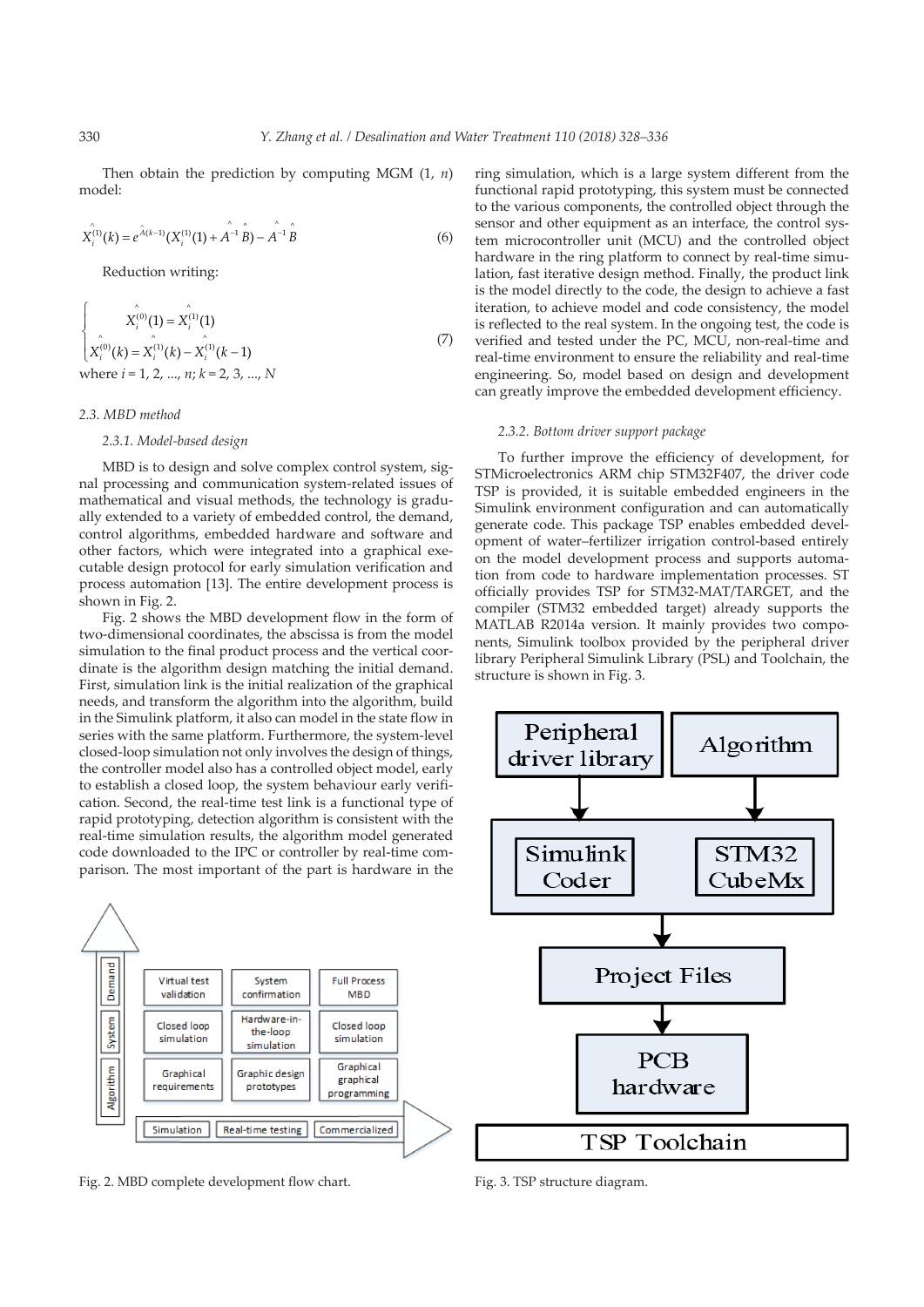PSL for embedded engineers to provide peripheral driver module, fully support Simulink environment, to achieve rapid algorithm construction. PSL provides analog-to-digital converter (ADC), controller area network (CAN), digital -to- analog converter (DAC), general purpose input/output (GPIO) and other peripheral modules and MCU CONFIG chip configuration module. Toolchain link, through it and Simulink and keil MDK5 and other tools link, the custom algorithm model and TSP generated by the combination of driver code, generate engineering documents compiled, directly downloaded to the real machine for verification.

# *2.3.3. Irrigation-controlled object model*

The pump is a key component of the water and fertilizer irrigation control system, and the motor is an important component of the pump. It is mainly supplied to the system water and fertilizer power, and its electrical and mechanical parts are linked by the central rotor of the electric energy and mechanical energy. The induced electromotive force of the rotor also affects the electrical and mechanical equations of the motor. From the law of induced electromotive force, we can see that the rotor of the electrical part of the motor will produce a reverse induced electromotive force and the external voltage to prevent the rotor from running. Therefore, if the rotor is to be rotated, it is necessary to overcome the induced electromotive force. Taking into account the rapid development of the controller, and the use of MBD, the simscape toolbox is used for multi-domain physical system modelling and simulation, more intuitive, convenient and fast in this paper [14].

The simscape model completed the design of the DC motor model, and configures the physical parameters of each block with the assumed values as shown in Fig. 4.

where resistance is *R* (Ohm), inductance is *L* (H), rotational inertia is  $J$  (kg m<sup>2</sup>), torque coefficient is  $K$  (V/(rad/s)), damping coefficient is *b* (N m/(rad/s)).

In order to improve the response of the simulation system, sensors are needed to be added to simulate the various physical parameters of the measurement. Further, the simscape module needs to be associated with the Simulink module because the simscape signal represents a unit of

physical quantities, whereas the Simulink signal is a dimensionless number, so the signal needs to be converted, using the Simulink-PS Converter and the PS- Simulink Converter module as shown in Fig. 5.

The five physical parameters were taken after the value of the simulation and linearization process, the DC motor simulation curve is shown in Fig. 6, it can be seen that the use of physical modelling model corresponding to the DC motor corresponding to generate control voltage signal in the accused (0–12 V) within the adjustable range of the object, indicating that the pump can be adjusted for the purpose of adjusting the flow rate.

# *2.4. Grey prediction fuzzy PID control and design principle*

#### *2.4.1. Fuzzy PID control system*

The system is comprised of adjustable parameter PID systems and fuzzy control systems. The former system is to control systems and the latter is to correct the three parameters of PID control automatically. Normally, the digital PID controller can be expressed as the following function [15–18]:

$$
u(k) = \frac{1}{\delta} \left( e(k) + \frac{T}{T_i} \sum_{i=1}^k e(i) + \frac{T_d}{T} \text{ec}(k) \right)
$$
 (8)

where  $u(k)$  is the control effective,  $e(k)$  is the error and  $ec(k)$ is the rate of error change. All of them can be set as inputs of fuzzy systems. *T* is the sampling period of controller, δ is the proportional band,  $T_i$  is the integral time and  $T_d$  is the differential time.

# *2.4.2. Principle for fuzzy PID control design*

The data are collected by sensors accurately in the systems, the parameters are unrecognized by the fuzzy controller directly. The analogy data need A/D conversion, and the result should transfer into fuzzy language according to certain rules. In the 2D fuzzy control, (due to the confuse meaning, cannot transfer the original sentences completely) according to latter deviation and deviation change rate to define [19–21]. In other words, the deviation which is



Fig. 4. DC motor simscape model.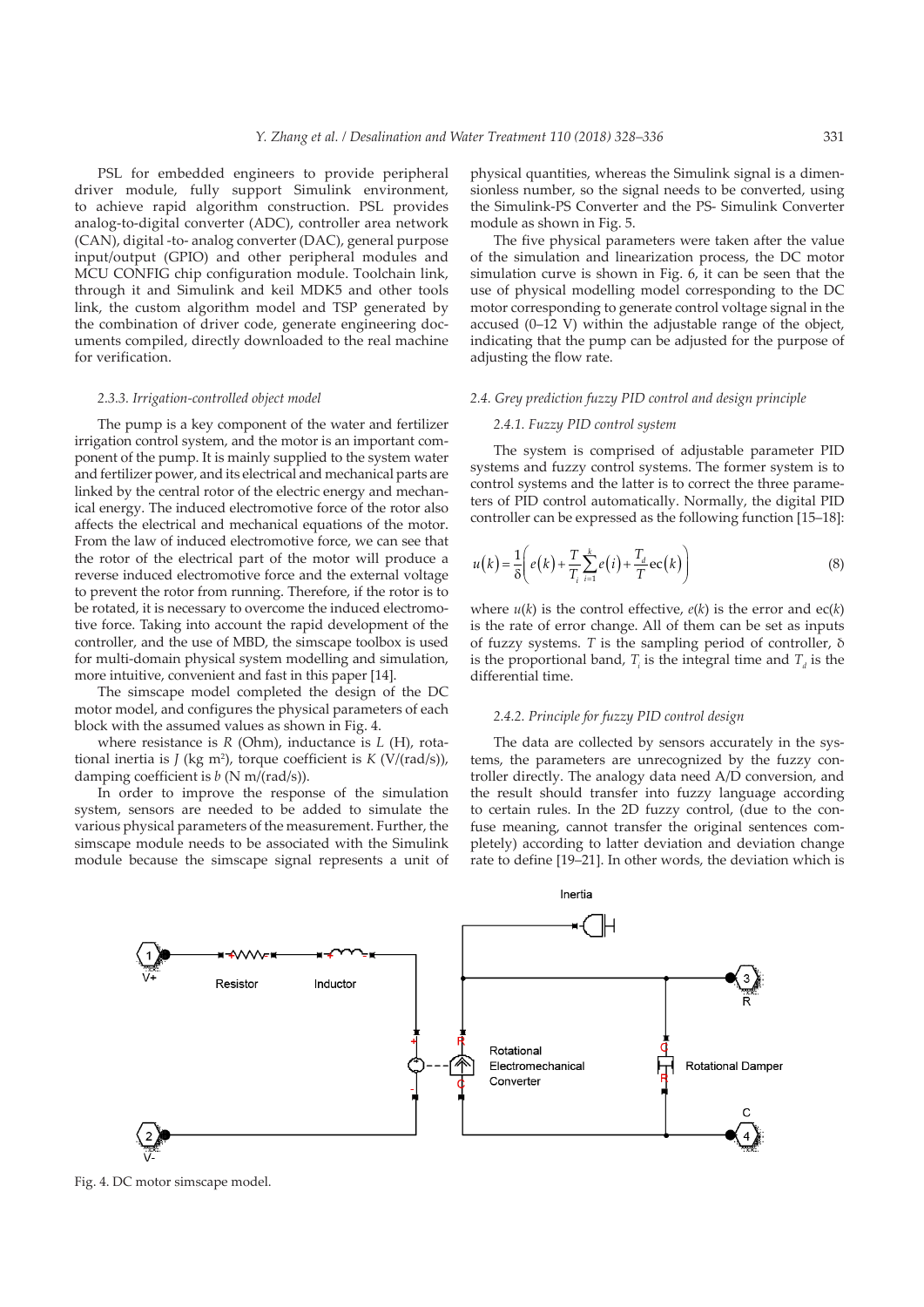

Fig. 5. Simulation model of DC motor simscape.



Fig. 6. Motor simulation curve.

mapped into fuzzy group of input domain called deviation E. by the same operation, do the map for the deviation change rate. Then get the language variable EC [22]. At last transfer the deviation and deviation change rate into fuzzy collective domain  $X = \{ -n, -n-1, ..., 0, ..., n-1, n \}$ , by scale transformation according to the range of real situation.

$$
\mathbf{E} = \left\langle k_e \cdot \left( e - \frac{e_H + e_L}{2} \right) \right\rangle \tag{9}
$$

$$
EC = \left\langle k_{\rm ec} \cdot \left( \text{ec} - \frac{\text{ec}_{H} + \text{ec}_{L}}{2} \right) \right\rangle \tag{10}
$$

where < … > mean rounding operations.

The output of fuzzy controller needs be converted into variable *u*, the conversion formula is shown as below:

$$
u = k_u \cdot U + \frac{u_H + u_L}{2} \tag{11}
$$

According to precision requirement, it is divided the quantization of deviation and deviation rate into seven grades, for instance,  $\{-3, -2, -1, 0, 1, 2, 3\}$ . The input of fuzzy system includes fertilizer and water flow rate error *e* and error change rate ec, and the output includes three correcting parameters  $\Delta K_{p}$ ,  $\Delta K_{q}$ ,  $\Delta K_{d}$  of PID controller [7–9,23]. Moreover, define the all fuzzy domain of *e*, ec and *u* are {large negative, medium negative, small negative, zero, small positive, medium positive, large positive}, which is expressed as {NB, NM, NS, ZO, PS, PM, PB}. The discourse domain range of *e*, ec and *u* are defined as {–3, 3}, the membership function uses the curve of triangle membership function [24]. According to the rules of PID control parameters, we can obtain the fuzzy rules of outputs, shows as Tables 1–3.

# **3. Results**

When the flow rate of fertilizer and water is changed by the decision of irrigation system, the characteristics of controlled object parameters changed in a sensitive range. Therefore, the system uses the control method combined with PID control, fuzzy control and grey prediction control. On the one hand, integral effect of PID control can decrease steady state error and improve accuracy. In addition, fuzzy control can improve the adaptability of system by adjusting the PID parameters in real-time. On the other hand, the grey prediction control can solve the pure time delay of controlled object to increase control effect of object. The structure diagram of water-saving irrigation system is shown in Fig. 7.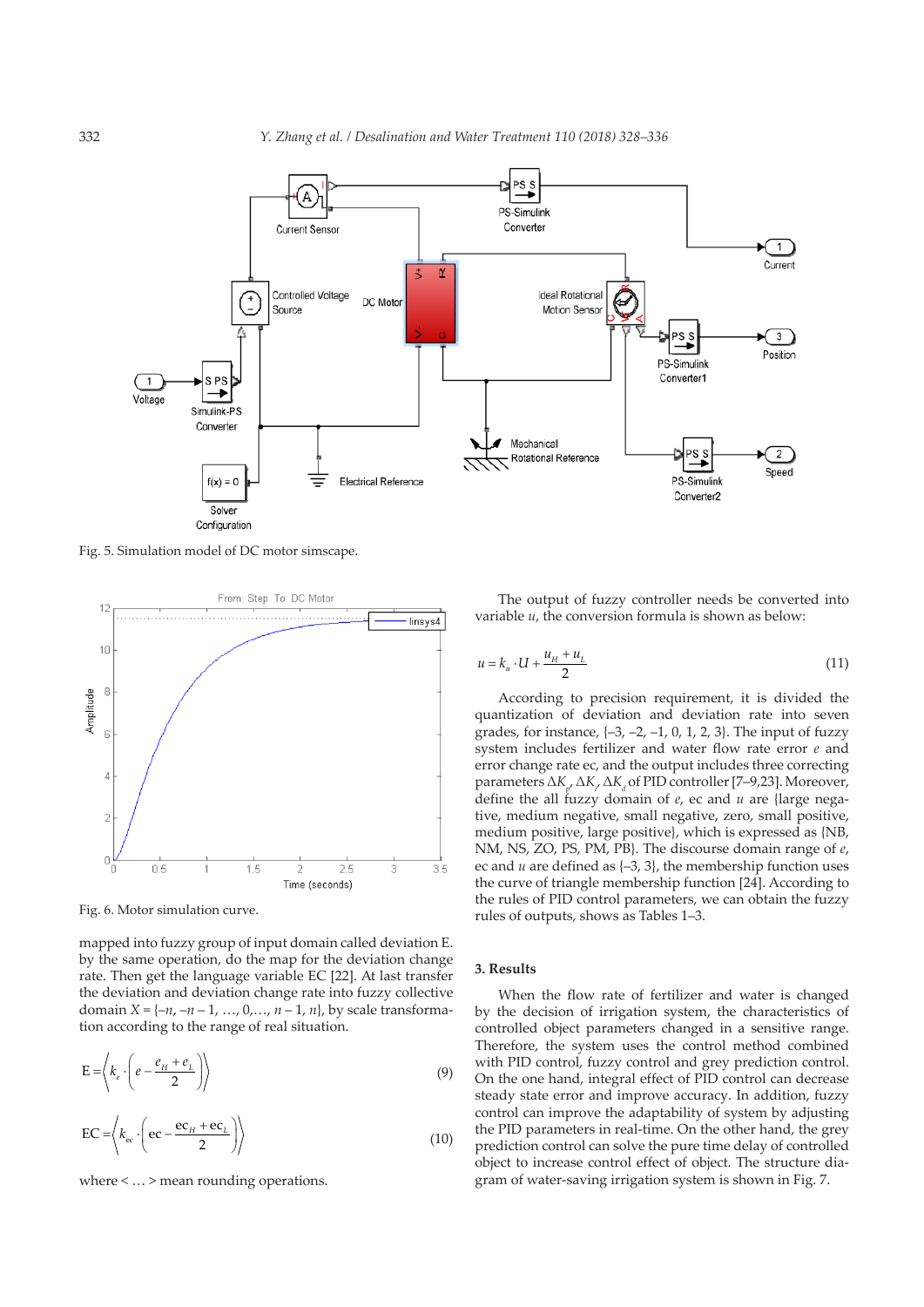Table 1 Fuzzy control rules of Δ*Kp*

| e         | ec        |    |           |    |           |           |    |
|-----------|-----------|----|-----------|----|-----------|-----------|----|
|           | NB        | NΜ | NS.       | ZΟ | <b>PS</b> | <b>PM</b> | PB |
| NB        | PB        | PМ | ZO        | PМ | NΜ        | NB        | NS |
| NM        | РB        | PВ | <b>PM</b> | PS | PS        | ZO        | ZO |
| <b>NS</b> | <b>PB</b> | PМ | PS        | ZO | ZO        | <b>NS</b> | NS |
| ZO        | PМ        | PS | PS        | ZΟ | ZO        | <b>NS</b> | NΜ |
| PS        | PS        | PS | ZO        | NΜ | NS        | NΜ        | ZΒ |
| PM        | PS        | PS | PМ        | ZO | NS        | NΜ        | NΒ |
| <b>PB</b> | ZΟ        | ZO | NS        | NS | NΜ        | NB        | NΒ |

Table 2 Fuzzy control rules of Δ*Ki*

| e         | ec        |           |     |           |           |           |           |
|-----------|-----------|-----------|-----|-----------|-----------|-----------|-----------|
|           | NΒ        | NΜ        | NS. | ZO        | PS        | PМ        | PВ        |
| NB        | NB        | PВ        | NΜ  | NΜ        | NS        | ZO        | ZO        |
| NΜ        | NΒ        | PВ        | NΜ  | NS        | <b>NS</b> | ZO        | ZO        |
| <b>NS</b> | <b>NS</b> | NB        | NS  | <b>NS</b> | ZO        | PS        | PS        |
| ZO        | NM        | NB        | NS  | ZΟ        | ZO        | PS        | PМ        |
| PS        | NΜ        | <b>NS</b> | ZO  | ZO        | PS        | PМ        | PМ        |
| PМ        | ZΟ        | ZO        | ZO  | PS        | PМ        | <b>PB</b> | <b>PB</b> |
| <b>PB</b> | ZO        | ZO        | PS  | PS        | PМ        | PВ        | PВ        |

Table 3 Fuzzy control rules of Δ*Kd*

| e         | ec        |           |    |    |    |           |    |
|-----------|-----------|-----------|----|----|----|-----------|----|
|           | NB        | NΜ        | NS | ZΟ | PS | PМ        | PВ |
| NB        | <b>PS</b> | PS        | NS | NB | NΜ | NB        | PS |
| NΜ        | PS        | <b>NS</b> | NS | NΜ | NΜ | NS        | ZO |
| <b>NS</b> | ZO        | <b>NS</b> | NΜ | ZΟ | NS | NS        | ZO |
| ZO        | ZO        | <b>NS</b> | NS | NS | ZO | <b>NS</b> | ZO |
| PS        | ZO        | ZO        | NS | ZO | NΜ | ZO        | ZO |
| <b>PM</b> | NB        | NS        | ZO | ZO | PМ | PS        | PB |
| <b>PB</b> | РB        | PМ        | ZO | PМ | PS | PB        | PВ |



Fig. 7. Structure of grey prediction fuzzy-PID control for irrigation.

In fact, due to many factors such as around situation and control affection, there is an offset between output value and expected value. Then do the fuzzy logic inference, get the three PID tuned parameters under the present condition. Proceed to the next step, calculate the output value of PID controller for the controlled objects as a further operation. Moreover, set information collected from object as system feedback. The grey prediction model can get the value of next time, in other words, the feedback value which had not happened and value is the input value for system at present. This kind of control is called pre control.

Grey prediction fuzzy PID in Simulink model is shown in Fig. 8.

#### *3.1. Analysis for experiment result*

#### *3.1.1. Simulation debugging experiment*

Do a simulation test to verify effective of grey fuzzy-PID control algorithm. Model the system by fuzzy logic toolbox in the Simulink, set step signal as input for the system. Then do normal PID control, fuzzy-PID control and grey prediction fuzzy-PID control simulations, respectively, and the simulation result is shown in Fig. 9. Meanwhile Table 4 shows the performance of these three kinds of systems according to the experiment results.

From the above table, it is clear to get the system based on grey theory and fuzzy control method to have the best performance, for example, smooth curve, less overshoot and better stability. In the meantime, this system has both less rise time and settling time than the first two systems. In addition, system can reach steady state rapidly, this means grey prediction fuzzy-PID control has a good control performance and robustness.

## *3.1.2. Water and fertilizer concentration irrigation test*

Open the project in keil MDK, compile and generate executable files, download to the entity control machine, that is the traditional PID control, fuzzy PID control and grey prediction fuzzy PID control are loaded into the irrigation system, and the data are sent to the PC through the serial port, and the experimental results are verified.

In the experiment, in order to be able to better respond to the system under different algorithms, while the amount of calculation is not too large for the traditional PID control, fuzzy PID control fertilizer flow sampling period of 0.5 s, and grey prediction fuzzy PID control of the fertilizer flow sampling period of 0.2 s. Table 5 for each data to take a data after the experimental data table, because the flow sensor range of 0.6–6 m3 /h, 0.6 m3 /h following data reliability is not high. The experimental data were fitted with the spline curve in MATLAB, and the experimental response curve is shown in Fig. 10.

It can be seen from Fig. 10 that the adaptive grey prediction fuzzy PID control is basically stable at 8.5 s, while the fuzzy PID and the traditional PID are basically stable at 12.5 s and 14.5 s, respectively. The experimental results show that the grey predictive fuzzy PID controller can so that the system quickly stabilized, the appropriate overshoot to improve the speed of DC pump motor tracking characteristics; when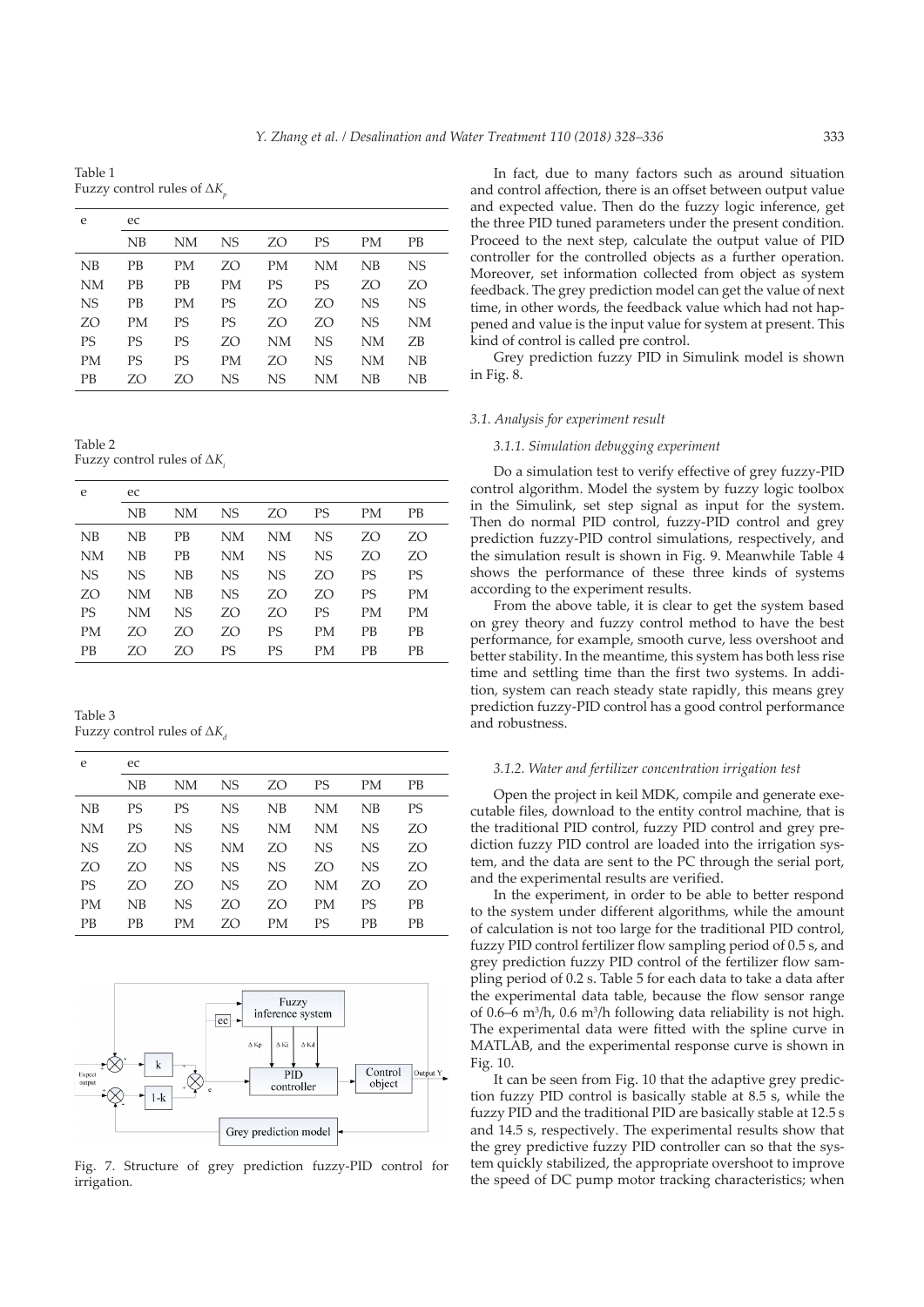

Fig. 8. Diagram of Simulink simulation.

# Table 4 System performance

|                          | Delay<br>$t_{J}(s)$ | Rise time<br>t(s) | Peak time<br>t(s) | Overshoot<br>$\sigma\%$ | Settling<br>time(s) | Steady state<br>error $e_{ss}$ |
|--------------------------|---------------------|-------------------|-------------------|-------------------------|---------------------|--------------------------------|
| PID                      | 3.493               | 5.302             | 12.5              | 25.59                   | 33.5                | 0.0004                         |
| Fuzzy PID (F-PID)        | 2.0142              | 3.698             | 10.4              | 9.82                    | 20.1                |                                |
| Grey fuzzy PID (GMF-PID) | 1.2787              | 0.424             | 1.8               | 10.91                   | 4.48                | 0.0002                         |

GMF: grey prediction model of fuzzy-PID.

the expected flow of fertilizer and the actual does not match, can automatically adjust the fertilizer flow, so that the proportion of water and fertilizer has always been maintained in the appropriate range Inside, in order to achieve precision irrigation.

# *3.1.3. Verification for precise irrigation machine*

The core of system control strategy is the intelligent controller in the water–fertilizer irrigation machine, but also making as the need of actual irrigation water. This equipment has water–fertilizer detection function, also has the function of irrigation control and environment control. Precise irrigation machine is composed of ARM controller of grey prediction fuzzy-PID, touch screen, wireless transmission module, drive control module, pressure gauge, solenoid valve, pump, filter, sensors, control software, database, etc. Wireless transmission module including 433 MHZ wireless transmission, 4G wireless transmission, WIFI, SMS alarm and the drive control

module can be divided into liquid fertilizer ratio, environmental control and irrigation control drive. The operation irrigation control platform contains man–machine interface equipment, mobile phone APP and PC system. The equipment applied in Ningbo Agricultural Science and Technology demonstration garden glass greenhouse for "Yong Tian 5" melon at autumn 96 d plant, its equipment application is shown in Fig. 11. The irrigation machine to which was applied the technology of this paper has the ability of precise control and automatic set PID control parameters by the experience of experts. System will reach a steady state after 5 s and show obvious fertilization effect in real-time.

### **4. Conclusion**

This paper has a deep discuss of control decision and control model. In addition, this intelligent irrigation control technology is based on grey theory and this system has a better adaptability, control performance and robustness by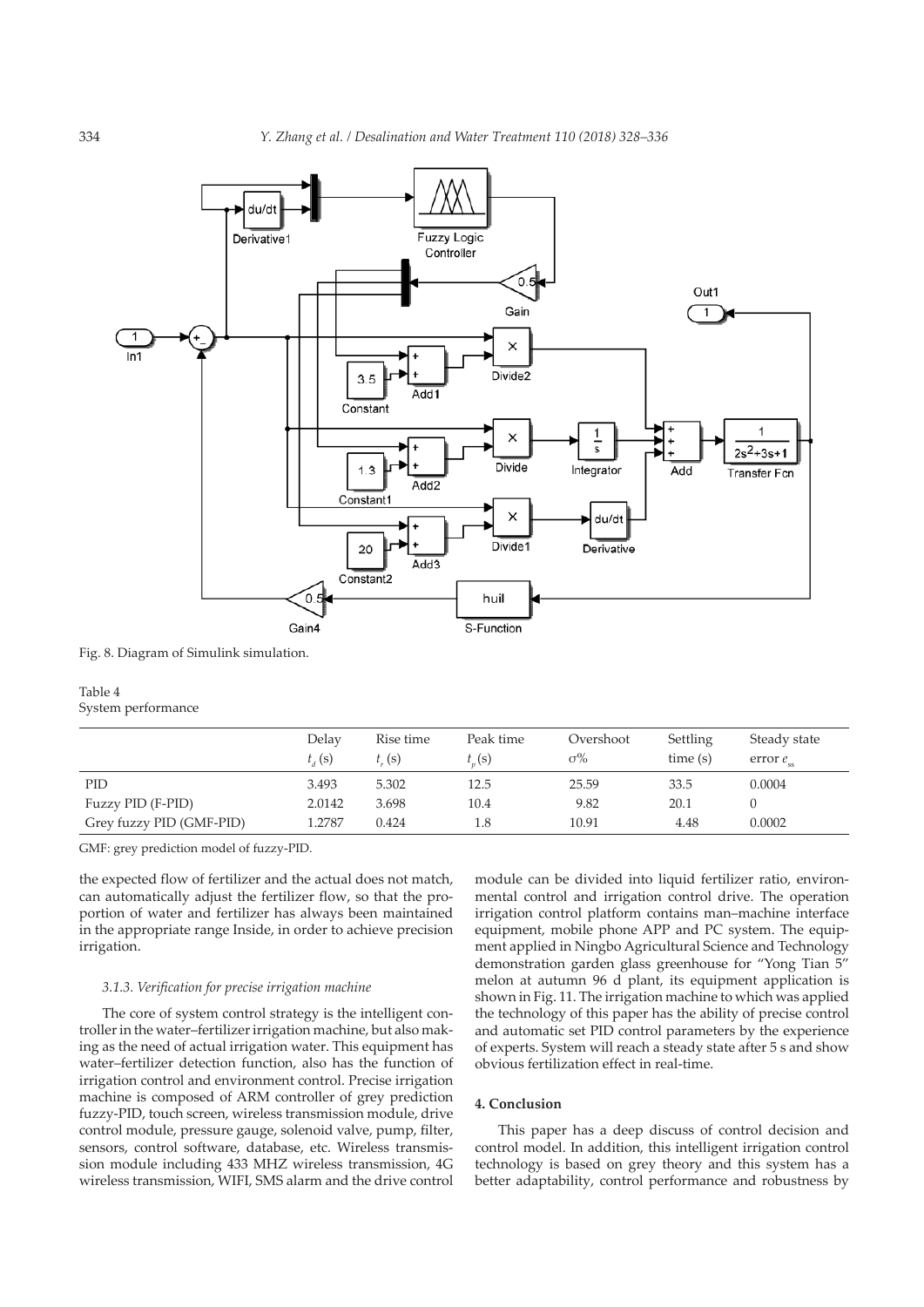Table 5 Experimental acquisition data sheet

| X                | y1             | y2             | x3             | y3               | x3   | y3   |
|------------------|----------------|----------------|----------------|------------------|------|------|
| $\boldsymbol{0}$ | $\Omega$       | $\overline{0}$ | $\overline{0}$ | $\overline{0}$   | 8.4  | 2.00 |
| $\mathbf{1}$     | $\overline{0}$ | $\overline{0}$ | 0.4            | $\mathbf{0}$     | 8.8  | 1.97 |
| $\overline{2}$   | $\overline{0}$ | $\overline{0}$ | 0.8            | $\overline{0}$   | 9.2  | 1.98 |
| 3                | $\overline{0}$ | $\overline{0}$ | 1.2            | $\overline{0}$   | 9.6  | 2.02 |
| 4                | 0.03           | 0.3            | 1.6            | $\boldsymbol{0}$ | 10   | 1.99 |
| 5                | 0.10           | 1.28           | 2              | $\boldsymbol{0}$ | 10.4 | 1.98 |
| 6                | 0.6            | 2.10           | 2.4            | 0.01             | 10.8 | 2.00 |
| 7                | 1.57           | 2.27           | 2.8            | 0.02             | 11.2 | 1.97 |
| 8                | 2.10           | 2.03           | 3.2            | 0.04             | 11.6 | 1.98 |
| 9                | 2.37           | 1.79           | 3.6            | 0.08             | 12   | 2.02 |
| 10               | 2.32           | 1.92           | $\overline{4}$ | 0.3              | 12.4 | 1.99 |
| 11               | 2.18           | 1.92           | 4.4            | 0.89             | 12.8 | 1.96 |
| 12               | 2.21           | 1.98           | 4.8            | 1.63             | 13.2 | 2.00 |
| 13               | 2.05           | 1.98           | 5.2            | 2.13             | 13.6 | 2.01 |
| 14               | 1.97           | 1.98           | 5.6            | 2.21             | 14   | 1.98 |
| 15               | 1.98           | 2.00           | 6              | 2.21             |      |      |
| 16               | 2.02           | 2.00           | 6.4            | 2.18             |      |      |
| 17               | 1.97           | 2.00           | 6.8            | 2.12             |      |      |
| 18               | 1.98           | 1.96           | 7.2            | 1.95             |      |      |
| 19               | 2.02           | 1.99           | 7.6            | 1.98             |      |      |
| 20               | 1.99           | 1.99           | 8              | 2.00             |      |      |

x (s)—PID and fuzzy PID acquisition time of the data.

y1 (m3 /h)—PID collected flow.

y2 (m3 /h)—PID collected flow.

 $x3$  (s)  $-$  Flow collected by fuzzy PID.

y3 (m<sup>3</sup>/h) – The time of the adaptive grey fuzzy PID acquisition data.



Fig. 9. MATLAB simulation result.

comparing with the PID control, fuzzy-PID control and grey prediction fuzzy-PID control. MBD method can accelerate the embedded development, and concentrate on the algorithm embedding research and verification in advance. And in the tool chain in the bottom of the role of supporting the package, easy to generate the underlying driver code to complete the project file to establish a substantial reduction in the development and maintenance of handwritten code burden,



Fig. 10. System experiment response curve.



Fig. 11. Water–fertilizer irrigation control equipment and demonstration.

significantly shorten the development cycle and the amount of tasks.

The PID control can solve the issue about uncertain model of water-saving irrigation. The fuzzy PID control can solve the issue about large inertia and nonlinear of the system. One more, adding multi-factor grey prediction MGM  $(1, n)$  to overcome big time delay.

MBD and development method process are accelerated, and the model is established on the basis of demand. The algorithm is designed and pre-validated in advance. It is especially convenient for software/software integration test and system integration test. The manual input bug problem and reduce the late maintenance intensity, it is better to develop water-saving irrigation in agriculture.

# **Acknowledgements**

The authors would like to thank the other team-mates for useful comments and discussions. The authors would also like to thank the anonymous reviewers for their comments. The work was partially supported by National Key R&D Program of China during the 13th Five-Year Plan Period under Grant Nos. 2016YFC0400202 and 2017YFD0201504, Ningbo Science and Technology Program of China under Grant Nos. 2017C1039 and 2017C1031, Zhejiang provincial water resources bureau under Grant No. RC1648.